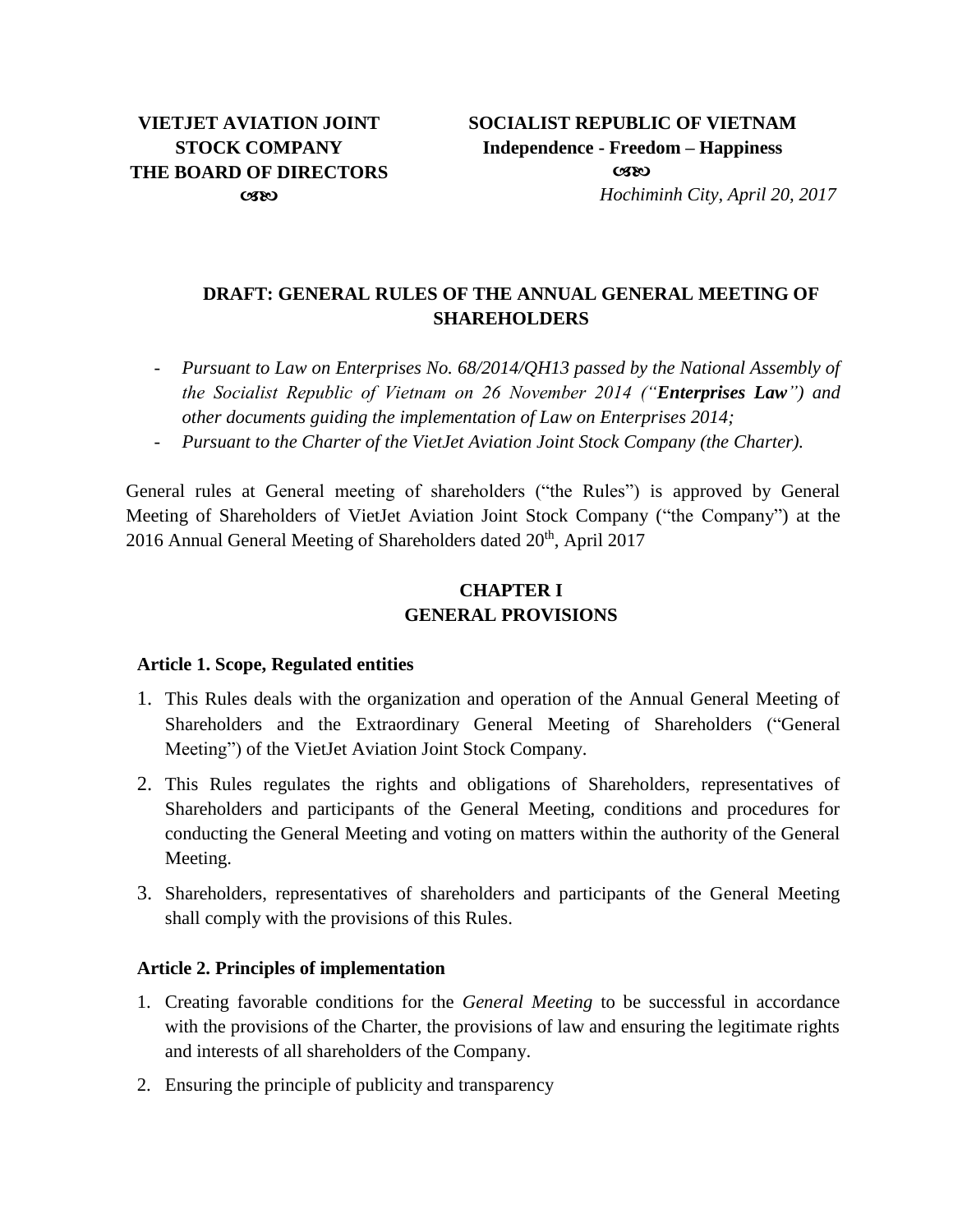### **CHAPTER II**

### **RIGHTS AND OBLIGATIONS OF PARTICIPANTS IN THE GENERAL MEETING**

### **Article 3. Conditions for Shareholders to attend the General Meeting**

Individual shareholders, authorized representatives of shareholders are organizations named in the list of shareholders on the day Vietnam Securities Depository (VSD) confirmed closing the list of attendance General Meeting have the right to attend the General Meeting or authorize other persons in writing to participate in the meeting according to the provisions of this Rules and the provisions of law.

### **Article 4. Rights and obligations of Shareholders when attending the General Meeting**

- 1. Rights of Shareholders, authorized representatives of Shareholders when attending the General Meeting:
	- a. Directly attend or authorize others to attend the General Meeting in writing using the form provided by Company;
	- b. Discuss and vote on all matters falling within the competence of the General Meeting in accordance to the provisions of the Enterprise Law, other relevant legal documents and the company's Charter;
	- c. Accept the announcement relating to the content and agenda of General Meeting;
	- d. Each shareholder or authorized representatives attending the General meeting will receive a voting card/ballot and the documents immediately after registration with the shareholders' examination committee;
	- e. Shareholders or authorized participants who arrive the meeting late when the General Meeting has not finished, have the right to register and participate in the voting right at the General Meeting on the issues not yet voted, then the Chairman is not responsible to stop the General Meeting and the effect of the issues voted on previously shall remain unchanged
- 2. Obligations of Shareholders, authorized representatives of Shareholders when attending the General Meeting.
	- a. Shareholders or authorized representatives of Shareholders attending the meeting must bring the following documents:
		- Invitation or announcement about meeting;
		- Original ID card or Passport;
		- Power of attorney in the form attached to invitation or the announcement to the meeting (if authorized to attend the meeting). If the Shareholder is an individual, the written authorization must be signed by such Shareholder and the signature of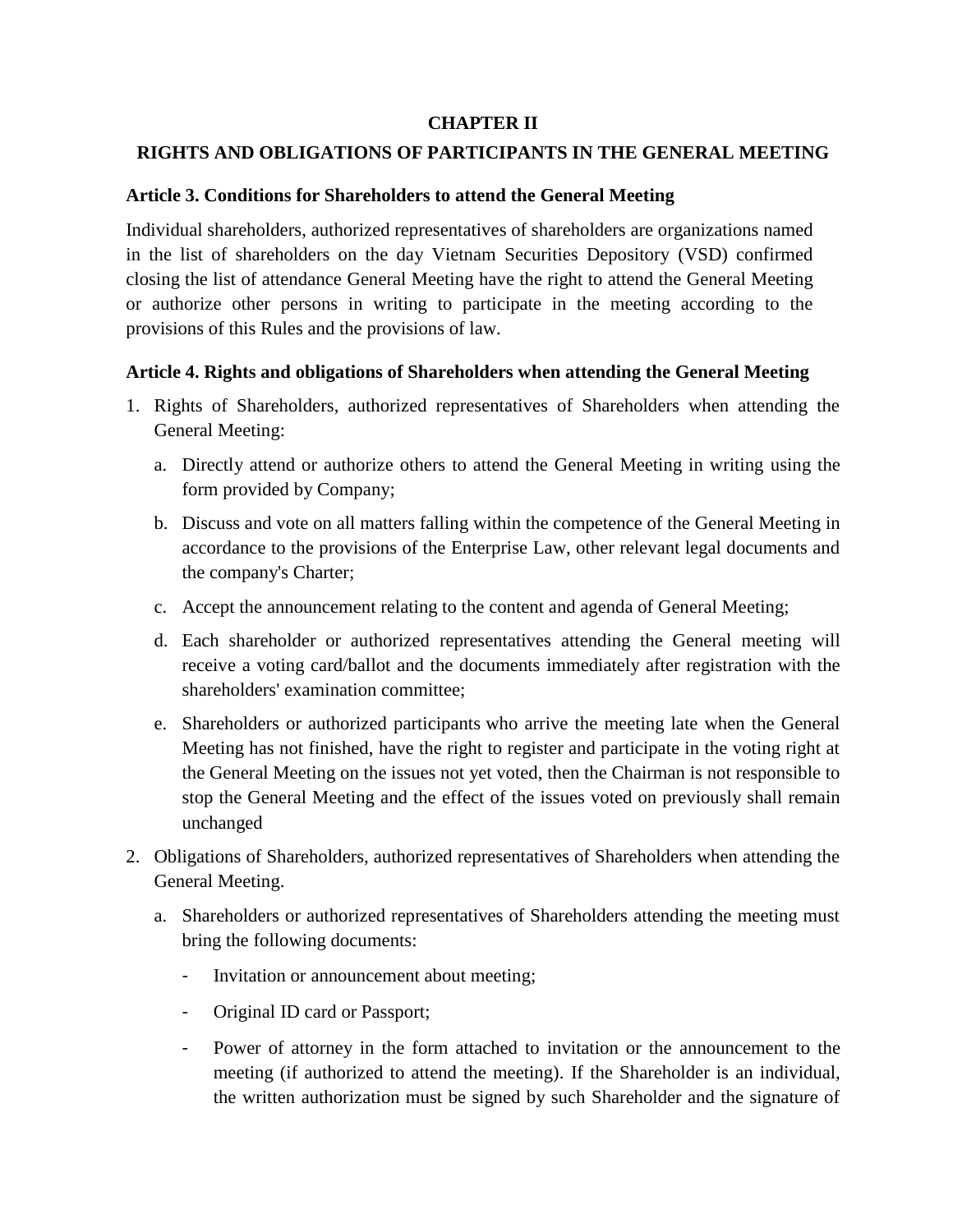the authorized person. If the Shareholder is a juridical persons/organization, the written authorization must be stamped and signed by the legal representative of juridical persons/organization and signature of the authorized person;

- b. Shareholders can officially attend and vote at the General Meeting after carrying out procedures for registration and proof of shareholder status and / or authorized representative of shareholder status is valid with the shareholders' examination committee;
- 3. Shareholder authorizes another person without written notice of cancellation, such Shareholder shall not receive a voting card at the General Meeting if their authorized person procedure to receive the voting card.
- 4. The delegate is not allowed to re-authorize the third party
- 5. During the General Meeting, shareholders and representatives of Shareholders must strictly abide by this Rules, comply with the guidance and control of the Chairman, respect the performance of the General Meeting, polite, not disorderly. As follows:
	- Formal clothes:
	- The recording of the General Meeting must be publicly announced and approved by the Chairman of the General Meeting;
	- Register speech at the General Meeting as regulations, comply with the speech time, the content of speech within the General Meeting program;
	- Speaking and voting in accordance with the guidance of the Organizing Committee of the General Meeting and comply with the direction of the Chairman of the General Meeting;
	- There must be no obstruction or disorder causing the meeting to be conducted in a fairly and legally;
	- Do not disturb, prevent the normal course of the General Meeting;
	- Comply with the Chairman of the General Meeting;
	- Seriously observe this Rules, respect the results of work at the General Meeting
- 6. Shareholders, authorized representatives of Shareholder must strictly abide by this Rules, if the breach, depending on the specific level, the chairman shall consider and take the form of handling in accordance with the provisions of the Enterprise Law.
- 7. For personal reasons, the Shareholder has to leave the meeting before the General Meeting votes, the Shareholder shall contact the vote counting committee to inform his/her opinion in writing on voting issues at the General Meeting. In case shareholders leave the meeting before voting but do not notify the vote counting committee, the Shareholders agree with all issues voted at the General Meeting.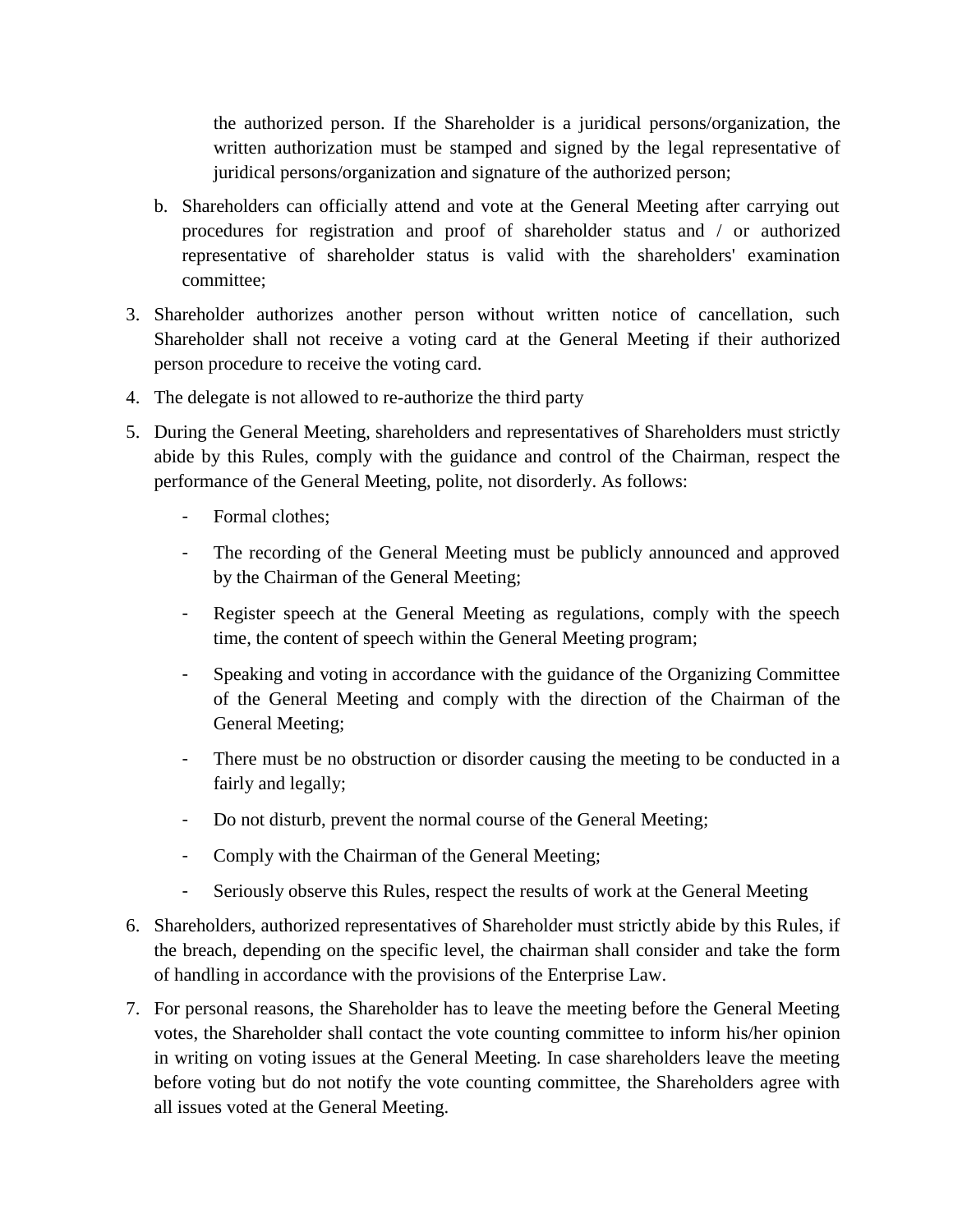### **Article 5. Presidium and Secretary Board**

- 1. Conducting the General Meeting is the Presidium consisting of the Chairman and members nominated by the Board of Directors and approved by the General Meeting. Head of Presidium shall be the Chairperson of General Meeting of Shareholders. The Chairman is the person who presides over the General Meeting (the Chairman). The Presidium shall work on the principle of democratic centralism, in accordance with the provisions of law and Company's Charter and this Rules.
- 2. The Chairman's decision on issues, procedures, or events arising out of the program of the General Meeting shall be final.
- 3. The Chairman conducts the work deemed necessary to conduct the General Meeting in a valid and orderly manner; Or let the General Meeting reflect the wishes of the majority of shareholders attending.
- 4. Without the opinion of the General Meeting, the Chairman may at any time postpone the General Meeting to a different time (in accordance with the Enterprises Law and the Company's Charter) and at other places decided by the Chairman if found that:
	- a. The meeting venue does not have enough seats for all attendees
	- b. Some people attend meetings that obstruct or disturb the order, threatening to make the meeting not be conducted fairly and legally; or
	- c. Delay is necessary for the work of the General Meeting to be properly conducted
- 5. The Chairman has the right not to answer or only acknowledge opinions of the shareholders if the contents of the proposals are outside the agenda of the General Meeting.
- 6. The Chairman has the right to cut the opinions of the shareholders when the shareholders are speechless, not focused or past the stipulated time or opinions outside the agenda of the General Meeting,
- 7. The Chairman has the right to request the competent authority to maintain the order of the meeting; expulsion of persons who have manifested a disturbance, does not comply with the Chairman, precludes the normal course of the General Meeting.

8. The Secretary shall be nominated by the Chairman. The General Meeting of Shareholders shall vote and pass this nomination.

- 9. The Secretary Board has the responsibilities as below:
- a) Recording fully and exactly the content of the General Meeting

b) Supporting the Presidium to announce the draft of Resolution of General Meeting of Shareholders and the announcement of Presidium upon request.

c) Receiving the questionnaire of Shareholders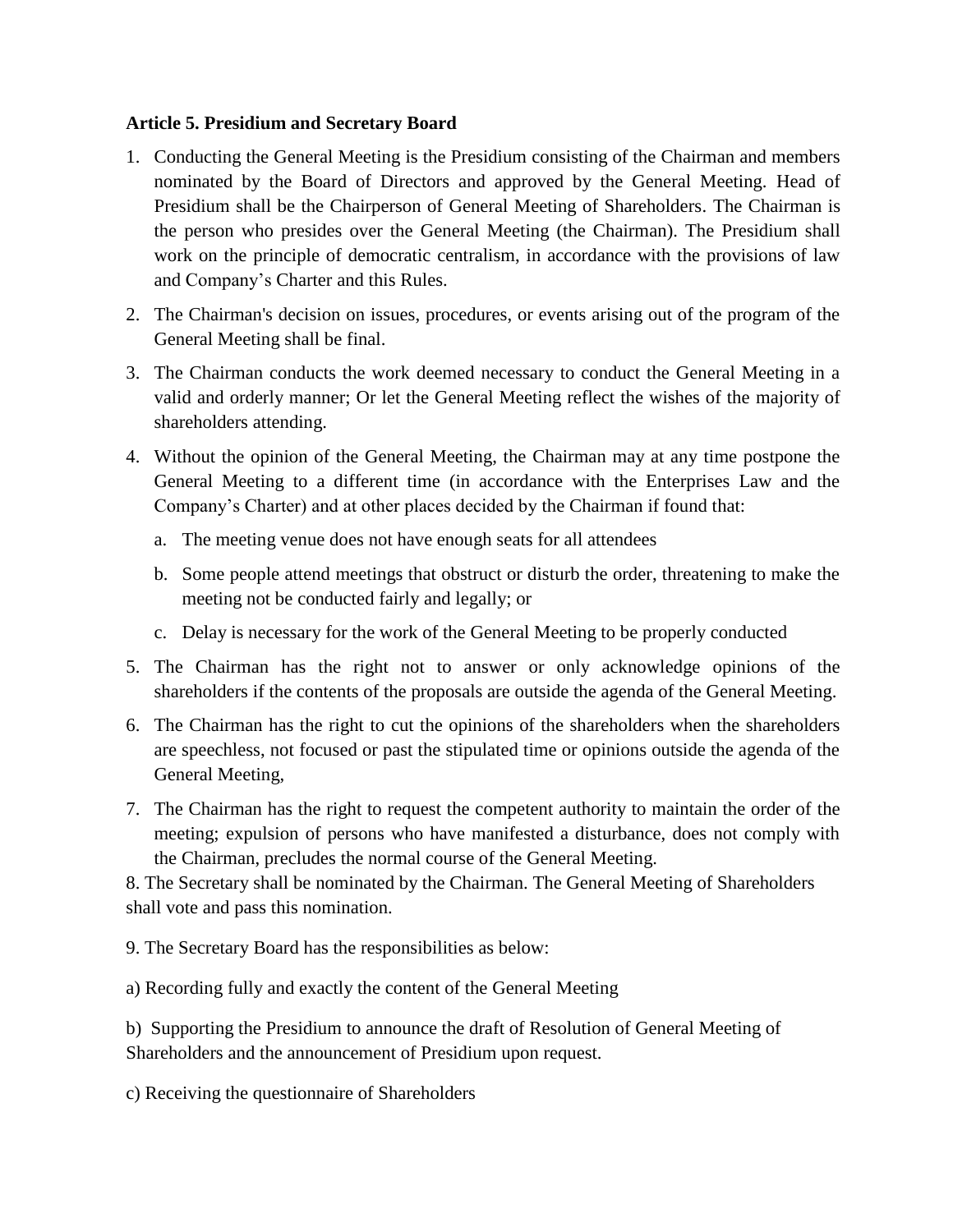### **Article 6. Rights and obligations of the Vote Counting Committee**

- 1. The Vote Counting Committee shall consist of at least one (01) head and two (02) members proposed by the Chairman and approved by the General Meeting.
- 2. The Vote Counting Committee is responsible for guiding the way of voting, using voting cards, ballots and conducting counting, calculate and exclude non-voting shareholders (if any) for each voting issue.
- 3. The Head of the Vote Counting Committee reports to the General Meeting on the results of the vote count.
- 4. The Vote Counting Committee has the right to set up division to assist.
- 5. The Vote Counting Committee shall be responsible for the accuracy and truthfulness of the announced vote counting results.
- 6. The Vote Counting Committee is responsible for preserving, preserving and handing over all voting ballots, cards and vote counting minutes to the Board of Directors right after the end of the General Meeting.

### **CHAPTER III**

## **PROCEDURES FOR CONDUCTING THE GENERAL MEETING**

## **Article 7. Conditions to conduct the General Meeting**

- 1. The General Meeting is conducted when the number of Shareholders attends the meeting at least fifty one percent (51%) of the total number of voting shares in accordance with the list of Shareholders held by Vietnam Securities Depository (VSD) confirm the list of shareholders to attend the meeting. In cases more than 60 minutes from the time of the opening of the General Meeting (stated in the agenda items already sent to shareholders), the number of shareholders register to attend the General Meeting has not been sufficiently represented for at least fifty one percent (51%) of the total number of voting shares in the list of shareholders is made at the time of closing the list of shareholders, the meeting is considered as not eligible to proceed.
- 2. In cases where the General Meeting fails to meet the above-mentioned conditions, the convening and proceeding of the next General Meeting of shareholders be conducted in accordance with the provisions of the Company's charter and the Enterprise Law.

## **Article 8. Through the decision of the General Meeting**

1. Except for the matters mentioned in Clause 2 of this Article, issues at the General Meeting of Shareholders shall be ratified when the Shareholder represents at least 51% (fifty one percent) of the total number of votes of all Shareholders attending the meeting.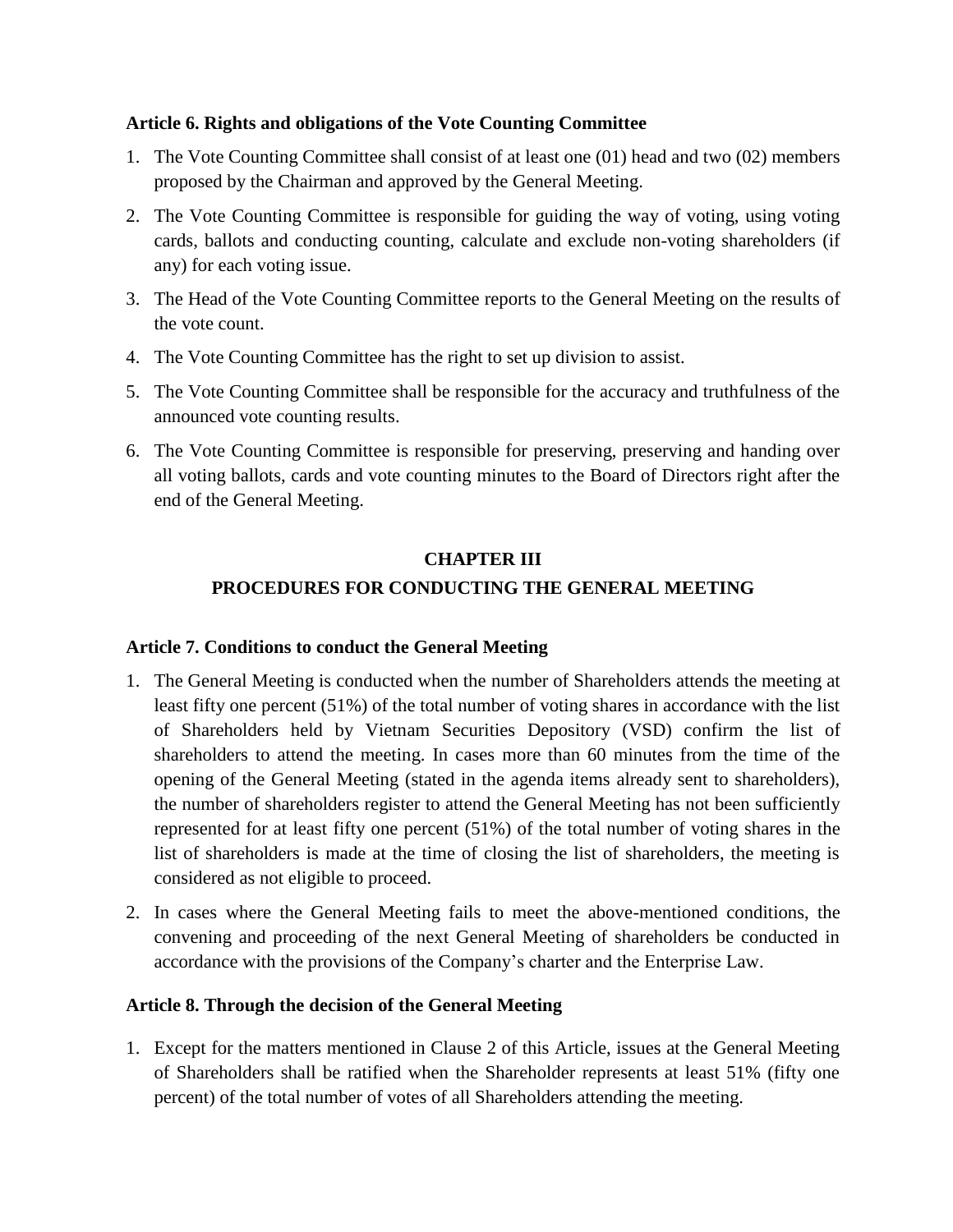- 2. A Resolution on one of the following issues shall be ratified when it is approved by a number of shareholders that represents at least 65% of votes of attending shareholders
	- a. Types of shares and total amount of each type;
	- b. Amendments to the company's charter;
	- c. Changes of business lines;
	- d. Change of the company's organizational structure;
	- e. Project of investment or sale assets of which the values are equal to or higher than 50% of the total asset value written in the latest financial statement of the company;
	- f. Restructuring or dissolution of the company.
- 3. Members of the Board of Directors and the Supervisory Board shall be elected by cumulative voting according to the voting criteria.

## **Article 9. Voting Card**

- 1. Voting Card is sealed with the seal of the Company and issued by the Board of Checking Shareholder Status to the Shareholders or the Proxies attend the Meeting. Voting Card must contain Code of Shareholders; full name, signature of Shareholders or proxy; and other technical information for supporting the correctness and convenience of vote counting process.
- 2. The Number of Votes of a Voting Card are computed on the number of shares which Shareholder holding or representing.

## **Article 10. Procedure of voting at the General Meeting of Shareholders**

Shareholders vote to pass the content of the Meeting by raising up the Voting Card. The Chairman of the Meeting shall declare the voting result at the General Meeting of Shareholders. Shareholders shall vote on each content of the Meeting when the Chairman ask for voting Approve/Disapprove/Abstentions. Shareholders shall raise up the Voting Card one time for one content asked and confirmed by checking/ticking one (01) of the three (03) corresponding squares (Approve/Disapprove/Abstentions) on the Voting Card and return it back to the Board of Organizing when required or at the closing time of the Meeting.

## **Article 11. Raising a speech at the Meeting**

Shareholders or Proxies shall submit for approval (in the provided Form) prior to making a speech at the Meeting. In the provided Form, Shareholders shall state clearly the questions and the contents of the speech. The submitted Form shall be transfer to the Chairman for approval. Shareholders or Proxies shall make a speech when the Chairman allowed. The speech must be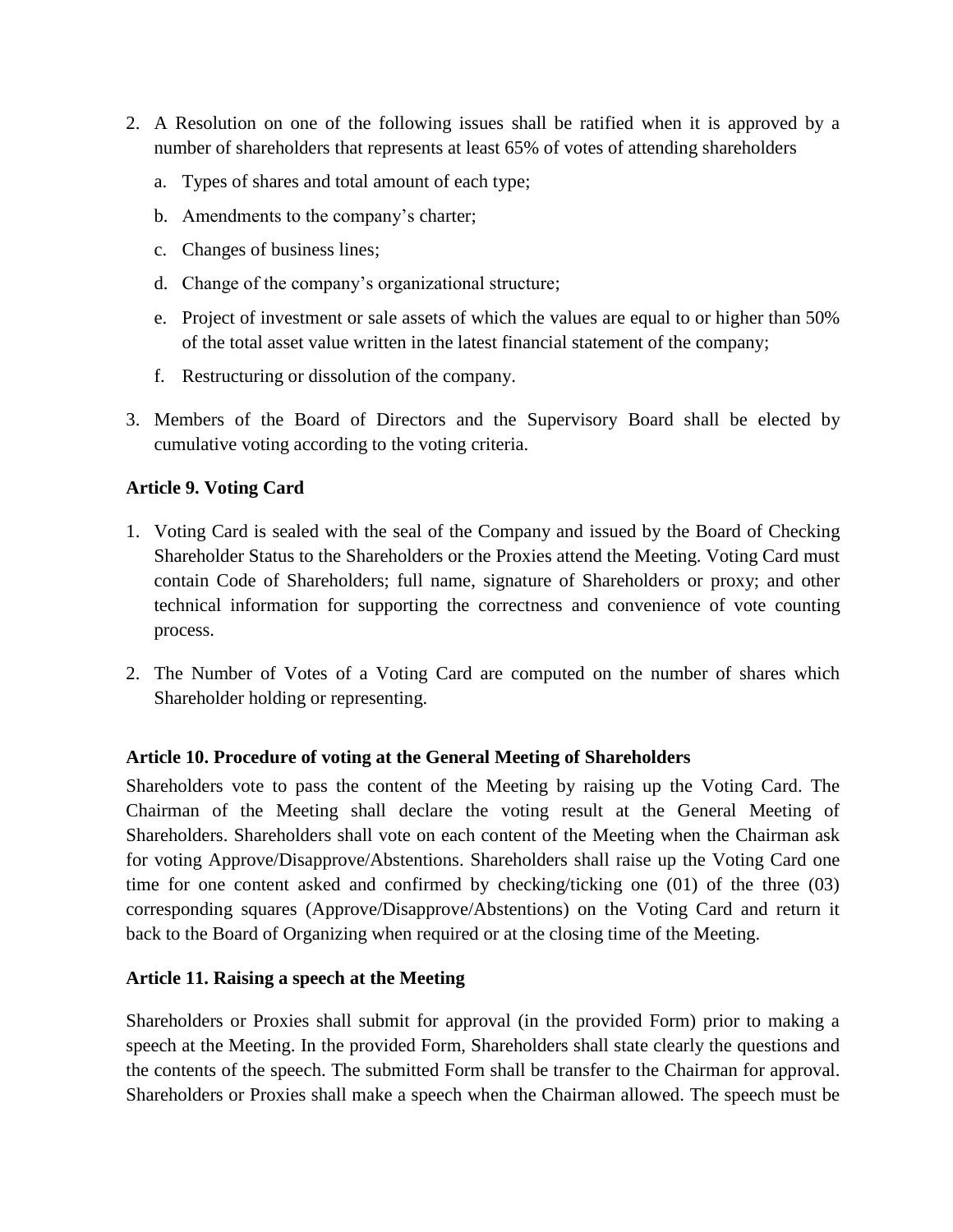concise and in accordance with the content of the Meeting. The time limit for a speech does not exceed 5 minutes. In case of over the time limit, the Chairman may require Shareholder to raise his/her concerns in a Letter Of Concern. The Secretary Board shall record such requirement and the BOD shall reply to the concerns within 5 (five) days from the date of receiving the Letter Of Concern. Shareholder must not raise the same concern and only the speech in line with the content of the Meeting will be recorded into the meeting minutes.

## **Article 11. The Meeting Minutes**

- 1. The development of the Meeting shall be recorded in the meeting minutes. The Chairman and the minutes taker shall be responsible for the correctness and the faithfulness of the meeting minutes.
- 2. The meeting minutes shall be published and passed by the General Meeting of Shareholders prior to closing the Meeting.
- 3. The meeting minutes, the minutes of checking shareholders legal status, the minutes of counting the voting cards and other documents of the Meeting shall be filed.
- 4. The meeting minutes shall be sent to the Shareholders within fifteen (15) days from the date of closing the Meeting.
- 5. The meeting minutes is the framework for the resolutions of the General Meeting of Shareholders.

## **Article 12. Resolutions of the General Meeting of Shareholders**

Pursuant to the result of the Meeting, the Chairman prepare the resolutions of the Meeting on the contents have been passed. The resolutions of the Meeting shall be read at the meeting for Shareholders' voting and shall be sent to all the Shareholders within fifteen (15) days from the date of closing the Meeting.

#### **Article 13. Implementation**

- 1. This Voting Policy includes 3 (three) Chapters 13 (thirteen) Articles and passed by the General Meeting of Shareholders.
- 2. This Policy may be amended, supplemented by the General Meeting of Shareholders basing on the proposal of the Board of Directors.
- 3. This Policy shall be taken effect when passed by the General Meeting of Shareholders and applied for all the Annual General Meeting of Shareholders and the Extraordinary meeting of the General Meeting of Shareholders from time to time.